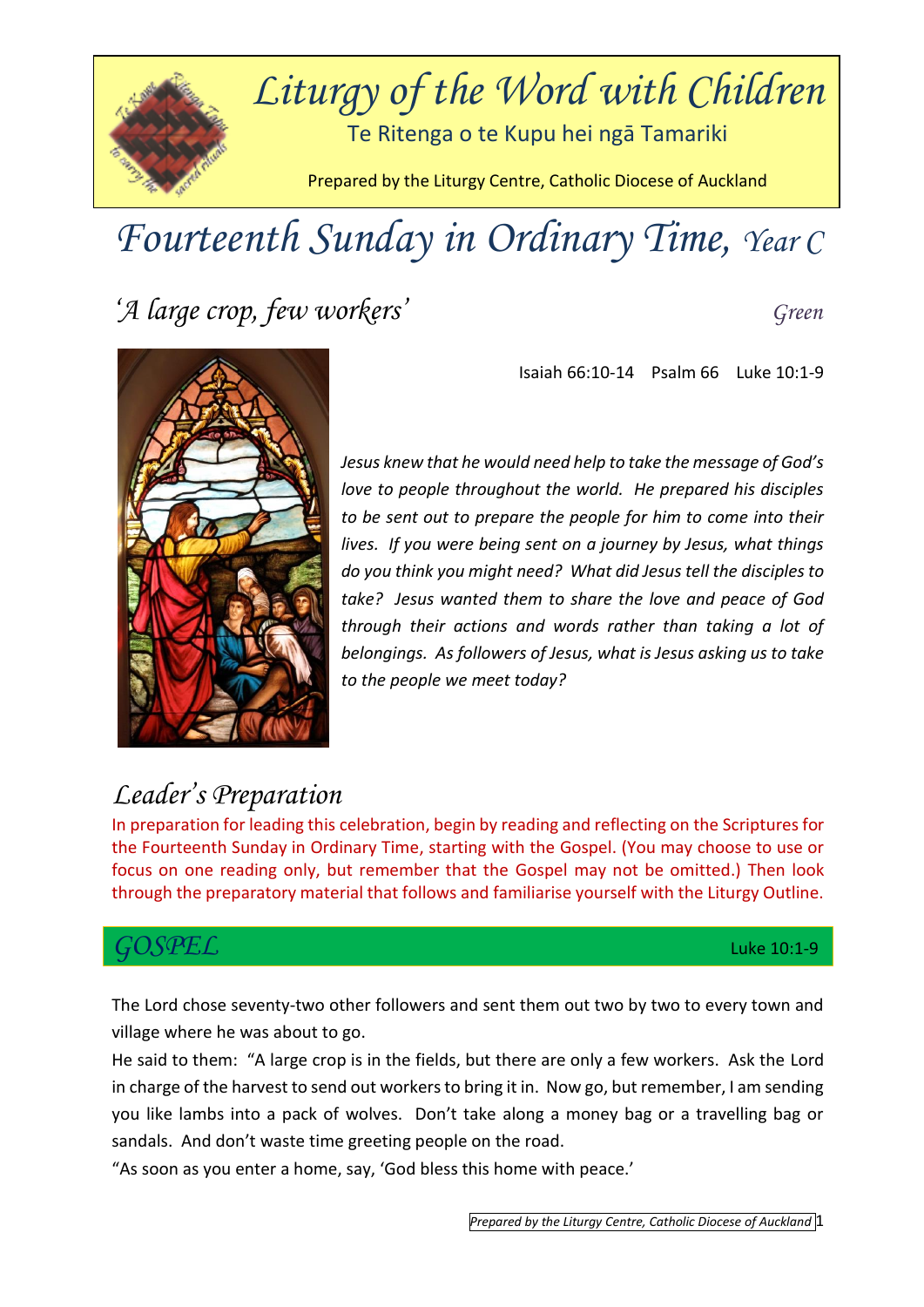*Prepared by the Liturgy Centre, Catholic Diocese of Auckland* 2

If the people living there are peace-loving, your prayer for peace will bless them. But if they are not peace-loving, your prayer will return to you.

"Stay with the same family, eating and drinking whatever they give you, because workers are worth what they earn. Don't move around from house to house.

"If the people of a town welcome you, eat whatever they offer you. Heal their sick and say, 'God's kingdom will soon be here!' "

### *FIRST READING* Isaiah 66:10-14

If you love Jerusalem, be glad and celebrate. If you were in sorrow because of the city, you can now rejoice. She will nurse and comfort you, just like your own mother, until you are satisfied. And you will fully enjoy her wonderful glory.

The Lord has promised, "I will flood Jerusalem with the wealth of nations and make the city prosper. Jerusalem will nurse you at her breast, carry you in her arms, and hold you in her lap. I will comfort you there like a mother comforting her child.

"When you see this happen, you will celebrate. And your strength will return faster than grass can sprout. Then everyone will know the Lord is with you."

| $\mathcal{L}\mathcal{M}$ |                                                                                                                                         | Psalm 66 |
|--------------------------|-----------------------------------------------------------------------------------------------------------------------------------------|----------|
| Response:                | Let all the earth cry out to God with Joy<br>Alleluia!<br><b>or</b>                                                                     |          |
|                          | Tell everyone on this earth to shout praises to God!                                                                                    |          |
|                          | Sing about his glorious name.                                                                                                           |          |
|                          | Honour him with praises.                                                                                                                |          |
|                          | Say to God, "Everything you do is fearsome!" R                                                                                          |          |
|                          | When God made the sea dry up, our people walked across,<br>and because of him we celebrated there.<br>His mighty power rules forever. R |          |
|                          | All who worship God, come here and listen;                                                                                              |          |
|                          | I will tell you everything God has done for me.                                                                                         |          |
|                          | Let's praise God!                                                                                                                       |          |
|                          | He listened when I prayed, and he is always kind. $R$                                                                                   |          |
|                          | $\mathbf{r} \cdot \mathbf{r} = \mathbf{r} \cdot \mathbf{r} \cdot \mathbf{r} \cdot \mathbf{r}$<br>$\sim$                                 |          |

Scriptures from the Lectionary for Masses with Children (CEV) *© Archdiocese of Chicago LTP. 1994 Used with permission*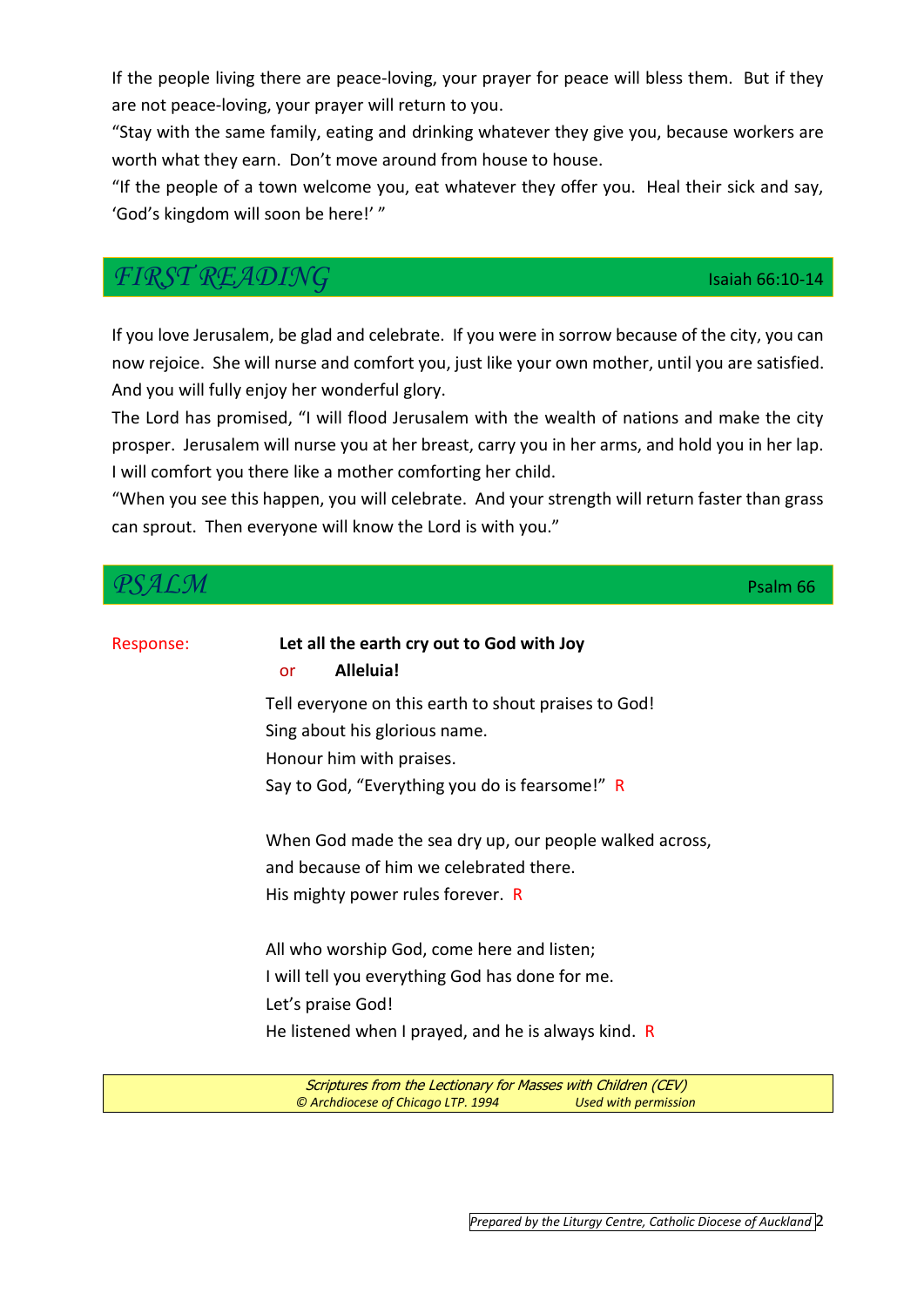### *Background to the Readings for Leaders*

The tender image of motherhood is utilised in the first reading to characterise the relationship between Jerusalem and her people, and this is a fitting metaphor for God's self-giving nature. God's abundant blessings are promised to Jerusalem as she is transformed and restored and God's people will rejoice.

In the Gospel today, the mission of the seventy-two is symbolic of the great commission which all Christians are called to: that of announcing the Gospel to others. It explores the manner of life lived by missionaries while on their mission. By comparing the mission to bringing in the harvest, Jesus is implying that the planting and nurturing have been successfully completed and all is ready for the ministry of the missionaries. However, the harvesting itself is a dangerous occupation, and the missionaries are as vulnerable as lambs among wolves. Jesus directs them to take only the bare essentials – travel light. They are to trust God and depend on the hospitality of those who welcome them in. Jesus has not waited until the disciples are fully formed to send them on this mission – they will learn on the job. The Jewish greeting of Peace! is transformed into a deeper meaning of salvation, to be accepted or rejected by those to whom it was given. Those open to the message were blessed.

## *Images from the Readings*

- *Rejoice and celebrate*
- *God's mother-like comfort*
- *The sending out of seventy-two*
- *A large crop, few workers*
- *Travel light*
- *Blessing of peace*

# *Reflection for Leaders*

The work of evangelisation is the main task of the Church, and each of us is responsible for this task. Do you feel ready and prepared to share this mission? As with the disciples, we need to learn on the job, and there are advantages and disadvantages to learning this way. What experiences of learning this way have you had? In what ways are you being drawn into active participation in the life and work of the church? Jesus directive for his disciples to travel light cuts hard at our materialistic lifestyle. What non-necessities can be pruned out of your life to simplify the task of taking up mission? We are to go to others offering peace - if accepted, peace is shared to the advantage of others. No matter what the response is of others we do not lose it ourselves. During this week respond to awkward or difficult situations with forgiveness and peace.

# *Reflecting on the Readings with the children*

Before Sunday read over the suggested discussion points given in the Leader's Liturgy Outline. With the 8-12 year olds: First, listen to the children's own responses to the Reading/s and then, if needed, use some of the discussion starters suggested.

With the 5-7 year olds: Adapt some of the questions in the 8-12 material and then join with the older group for the 'Liturgical Action'*.* 

### *Suggested Focus*

*Green cloth, Lectionary, candle, a purse, a backpack, sandals*

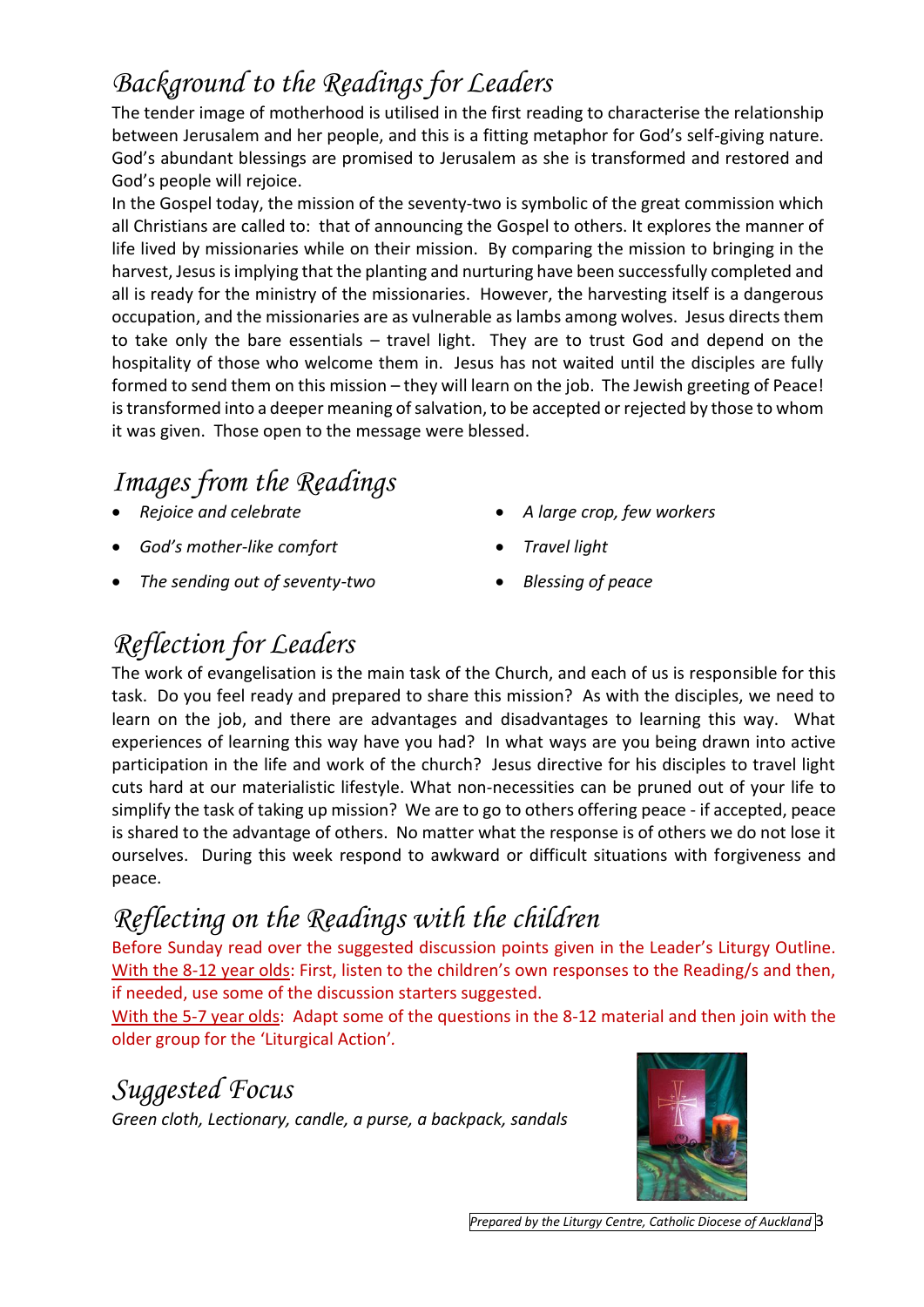*LEADER'S LITURGY OUTLINE* 

# *Fourteenth Sunday in Ordinary Time, Year C*

At a suitable moment after the Opening Rites, but before the First Reading is proclaimed, the children are presented with the Children's Lectionary and a candle and sent, with their ministers, to the place where they will celebrate their own Liturgy of the Word, with words of dismissal such as the following:

|                              | $INVITATION - P\overline{o}whiri$ I invite the children to join in the procession for<br>their celebration of the Liturgy of the Word. |
|------------------------------|----------------------------------------------------------------------------------------------------------------------------------------|
| To the Minister of the Word: | Receive this Book of Readings and proclaim God's Word<br>faithfully to the children entrusted to your care.                            |
|                              | Receive this candle as the light of Christ who is present in<br>his Word.                                                              |

### *PROCESSION WITH THE BOOK OF READINGS – Te Kapa o te Pukapuka Tapu*

### *WELCOME – Ko te whakatau*

- Leader: O God, you want all people to know how much you love them. Help us to understand your message, and to share it with others.
- ℞ **Amen.**

| (if used) | First Reading: Isaiah 66:10-14 | The Word of the Lord / Ko te Kupu a te Ariki<br>Thanks be to God / Whakamoemiti ki te Atua |
|-----------|--------------------------------|--------------------------------------------------------------------------------------------|
| Psalm 66  | Response:<br>or                | Let all the earth cry out to God with Joy<br>Alleluia                                      |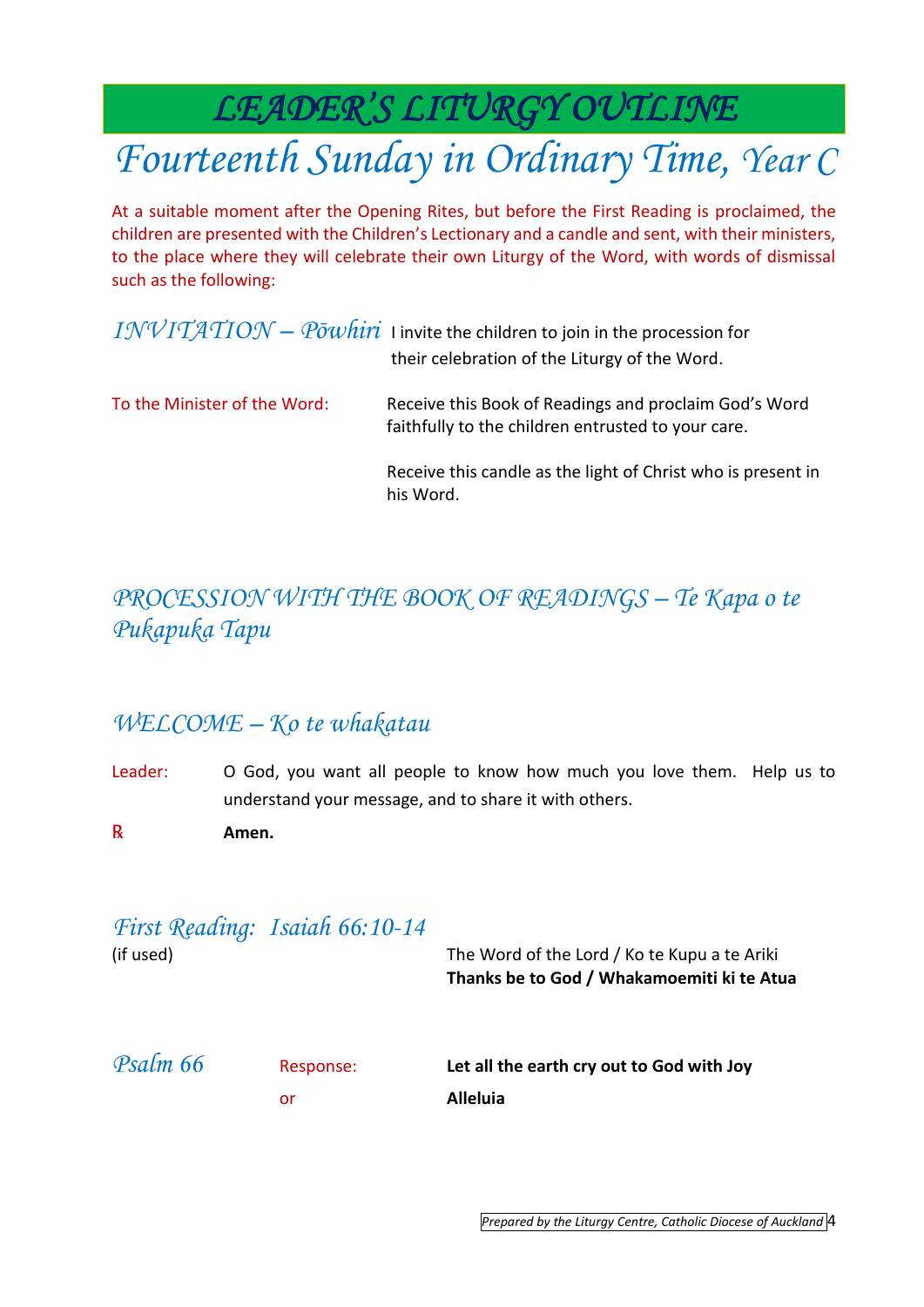*GOSPEL ACCLAMATION (Sing) Music © 2011 Maria Guzzo*



# *Gospel: Luke 10:1-9*

| Minister of the Word:<br>Children: | A reading from the Holy Gospel according to Luke<br>Glory to you, O Lord / Korōria ki ā koe, e te Ariki |  |
|------------------------------------|---------------------------------------------------------------------------------------------------------|--|
| At the end of the Gospel:          | The Gospel of the Lord                                                                                  |  |
| Children:                          | Praise to you, Lord Jesus Christ / Kia whakanuja rā koe, e te                                           |  |
|                                    | Ariki, e Hēhu Karaiti.                                                                                  |  |

### *REFLECTING ON THE READINGS WITH THE CHILDREN – Whai Whakaaro*

#### **8-12 year olds:**

*Suggested Beginning: A good place to begin is with the question: What did you hear? Allow each child the opportunity to respond in their own words to hearing the Word of God. Then begin a general discussion, building on these responses, perhaps using some prepared questions, like the following, to stimulate ideas.*

- If you had to go on a journey, what sort of things do you think you might need to take with you?
- Is it better to do jobs alone or with a friend?
- What did Jesus mean when he said that a large crop was in the fields but there were only a few workers?
- Jesus knew that he needed help to do the work that God had sent him to do, so he chose some trusted disciples to help prepare the people before he came. Why did he send them out in pairs? Why do you think he told them not to take a money bag or a travelling bag or sandals?
- Is it the same for us today do you think that we need all the stuff that we have to share the good news with other people?
- How do you think the disciples felt as they travelled? What might they have talked about?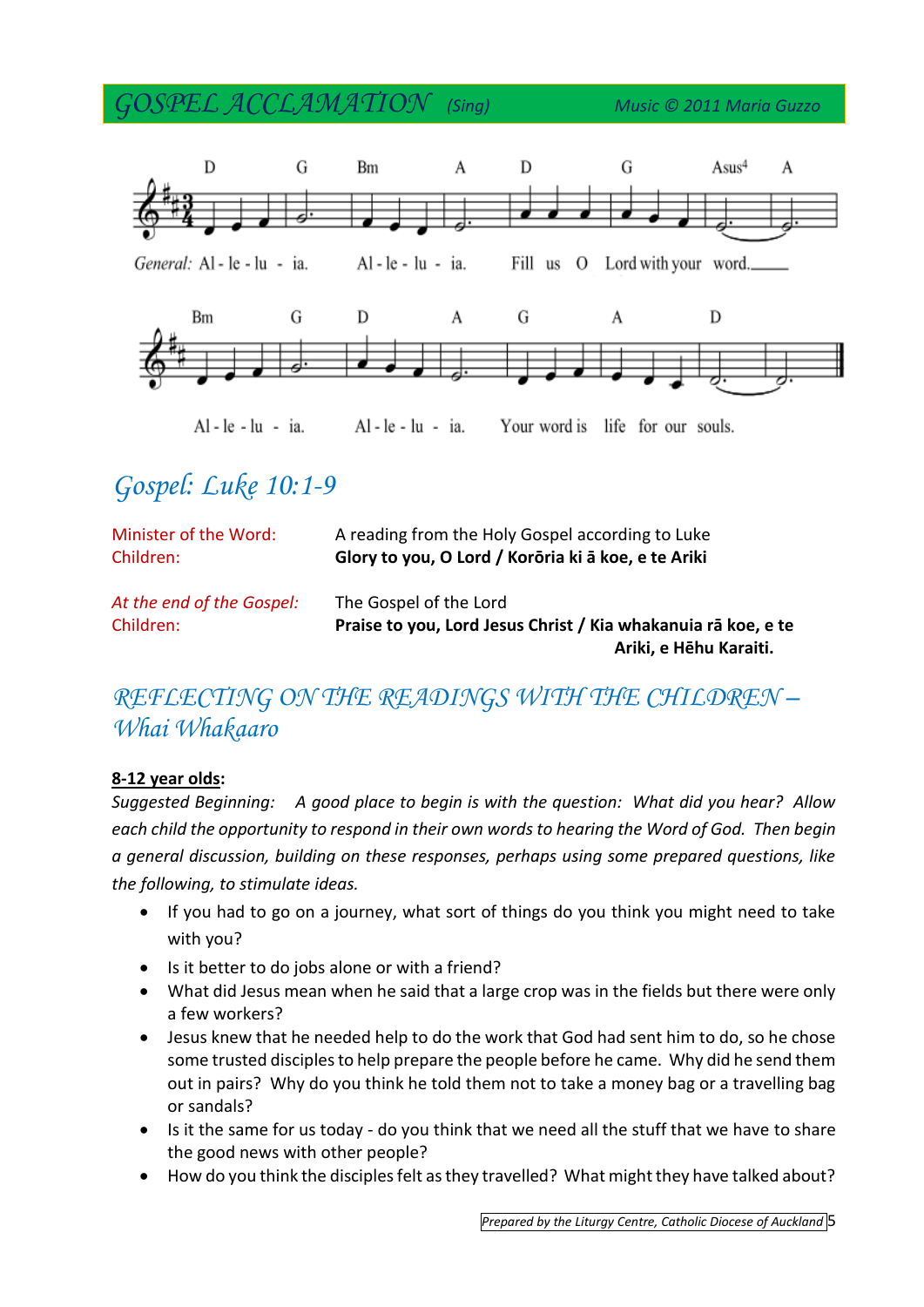What were the disciples to do when they came to a home that welcomed them?

**5-7 year olds**: Adapt some of the questions in the 8-12 material and then join with the older group for the 'Liturgical Action'

### *LITURGICAL ACTION – Ko te Ritenga Karakia*



*Jesus shared his gift of peace with each one of us as a sign of his love.* 

*Let us share a sign of peace with each other.* 

*When we go home today we can say 'God bless this home* 





### *PROFESSION OF FAITH – Panui o te Whakapono*

We believe in God the Father. who made the whole world. We believe in Jesus Christ, the Son of God, who was born in Bethlehem and lived among us, who died on the cross for us, and rose from the dead. We believe in the Holy Spirit who brings life and love to us all. We believe that the Church is one family, and that one day we will share everlasting life with God in heaven. Amen.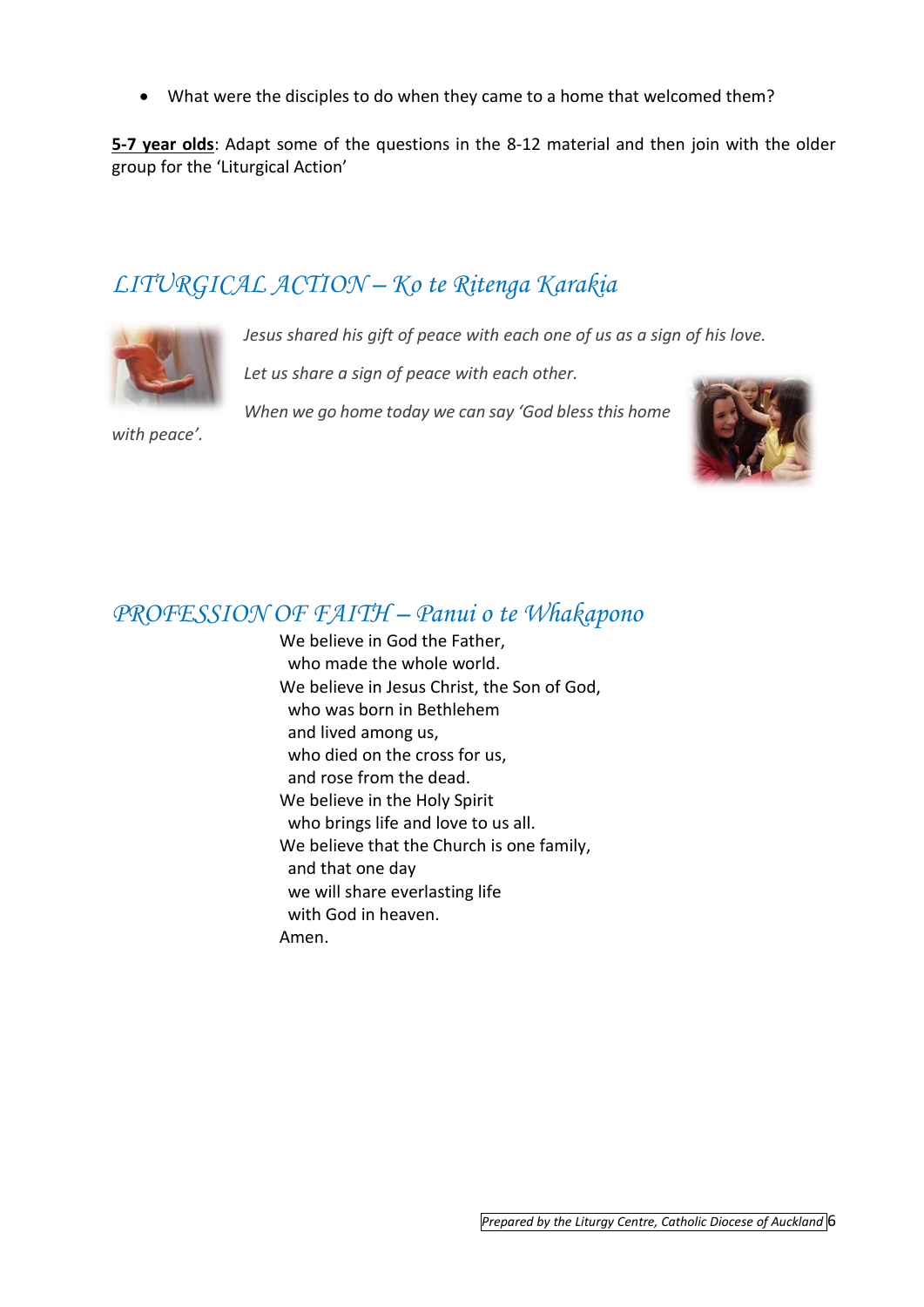*PRAYER OF THE FAITHFUL – Te Īnoīnga o te Hunga Whakapono* (Here are some suggested intercessions; you are encouraged to compose your own according to the age and experience of the children)

**Leader:** With confidence and faith we bring all our needs to our compassionate God:

- For the Church Pope Francis, bishops, priests and lay people who work towards bringing the good news to all … Let us pray to the Lord ℞ **Lord hear our prayer** or **E te Ariki whakarongo mai rā ki a mātou**
- For the gift of peace in our homes, our schools, our friendships and our community … Let us pray to the Lord ℞ **Lord hear our prayer** or **E te Ariki whakarongo mai rā ki a mātou**
- For a right attitude towards possessions, and a desire to live with simplicity, trusting God for what we need … Let us pray to the Lord ℞ **Lord hear our prayer** or **E te Ariki whakarongo mai rā ki a mātou**
- For the gift of hospitality and generosity … Let us pray to the Lord ℞ **Lord hear our prayer** or **E te Ariki whakarongo mai rā ki a mātou**
- **Leader:** God of love, bless your children and hear the prayers we make to you through Jesus Christ our Lord **All: Amen**

The children re-join the assembly before the prayers over the gifts.





*Prepared by the Liturgy Centre, Catholic Diocese of Auckland* 7